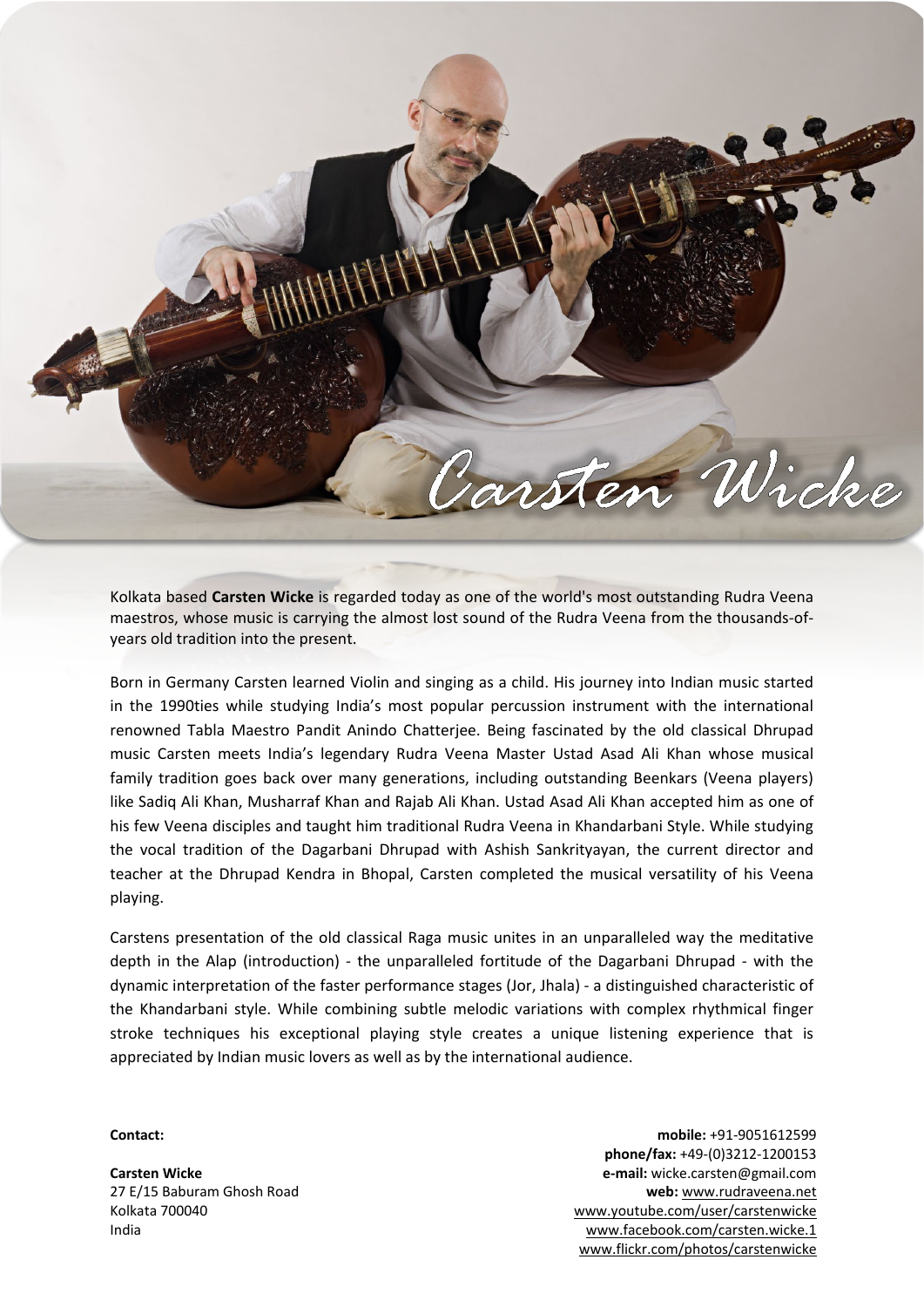

**The Rudra Veena**, according to mythology, was created by Lord Shiva, while he was contemplating on the perfect beauty of his wife Parvati. The oldest preserve portrayal in temple architecture from around the 5<sup>th</sup> century A.D. shows a simple, one stringed instrument consisting of a bamboo cane with a gourd as resonance body.

Her association with Lord Shiva (one of his alternative names is Rudra) made the Veena a popular instrument of the Yogis und Ascetics. For them playing of the Veena united ritual and meditation. It is said, that the music of the Veena possesses the power to purify the mind of the musician and the listeners alike and those uplift there consciousness into the transcendent spiritual plans.

Around the 16<sup>th</sup> century the Rudra Veena had developed her actual shape with frets and two symmetric resonance bodies. At this time it evolved into one of the most important melody instruments of the aristocratic court music and became later the main solo instrument of the primary vocal Dhrupad music style. With the rise of the Khyal, the modern classical music style of North India, and the therewith aligned evolution of newer instruments like Sitar and Sarod the Veena lost its importance from the  $19<sup>th</sup>$  century onwards.

Even the Veena is still worshiped as mother of all Indian string instruments, one can find her today only rarely on the musical platforms. With her extreme subtle playing techniques and aesthetic which require lifelong devotion and self-discipline for mastering the instrument, she has become an ambassador of the past times. Still, as alternatives to the restless time sentiment of the present age, the Rudra Veena and her music are nowadays rediscovered by a growing international audience. Independently from the great history of the instrument also today's listeners enjoy the unique experience the Veena has to reveal ‐ an unparalleled musical journey between silence and ecstasy.